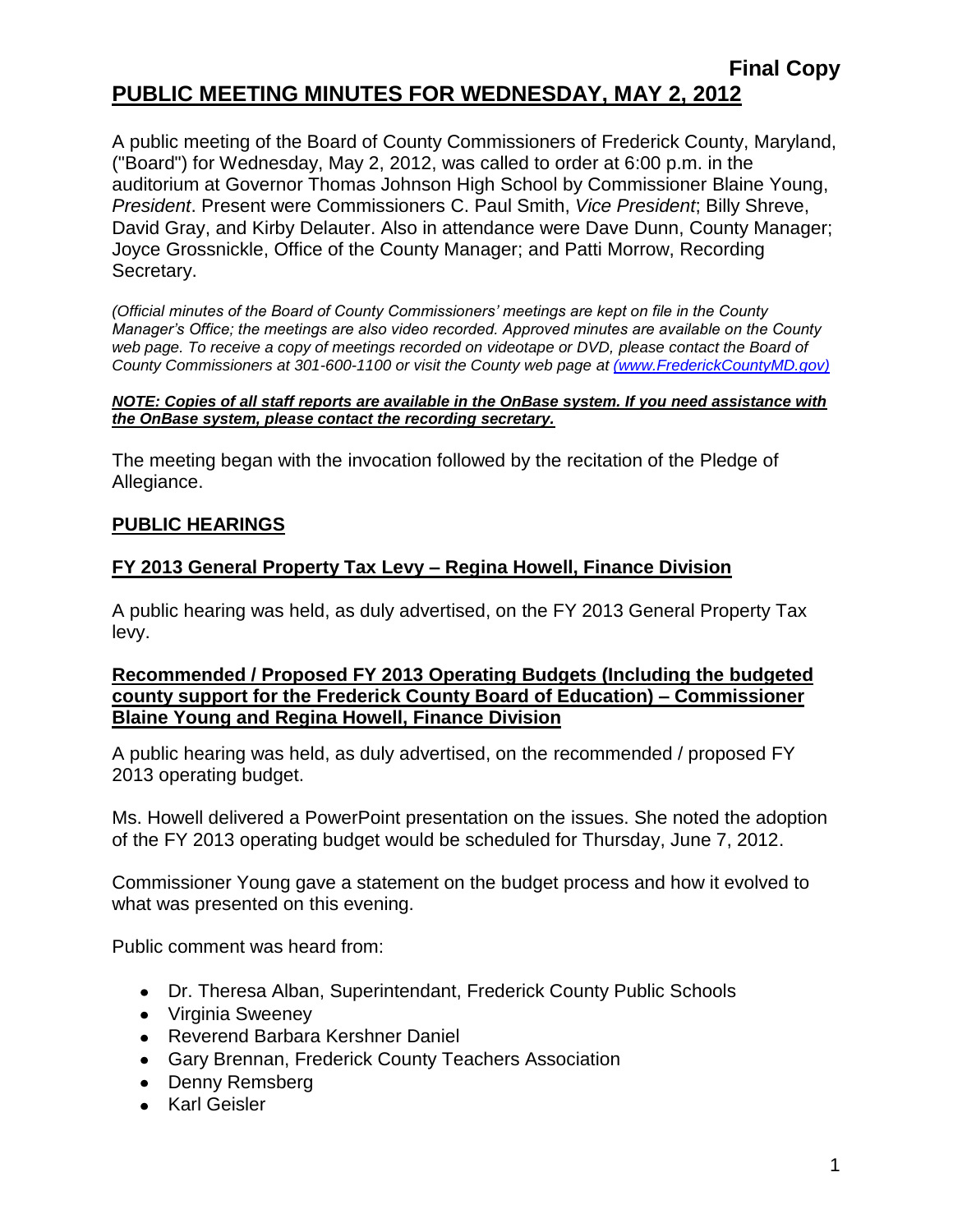## **PUBLIC MEETING MINUTES FOR WEDNESDAY, MAY 2, 2012**

- Agnes Anne Danehey
- Katherine Geisler
- Karen Blackwood, President, Frederick Association of School Support Employees
- Michelle Beadle
- Mark Cronk
- Mark Wakefield
- Dan Kurtenbach
- Henry Bogdan, Maryland NonProfits
- Michael Bunitsky
- Janice Daffern
- David Arch
- Steve Brako
- Reverend Brian Scott, Executive Director, Religious Coalition for Emergency Human Needs
- Kevin Mintz
- Doug Browning, Frederick Community College
- Pat Hanberry, CEO, Mental Health Association of Frederick County
- Craig Russell
- Gerry Blessing
- Linda Poore
- Ann Andry
- John Beutler
- Charlie Berry
- John Ford
- George Sisson
- Christina Forbes
- Melissa Dirks
- Kathleen Carmack
- Annette Breiling
- Jessica Fitzwater
- Edwina Stewart
- Jan Tuck
- Patti Ledford
- Debbie Sartwell
- Brenda Lucas
- Roberta Geidner, CEO, Heartly House, Inc.
- Vicki Poole, Ph.D.
- Ginny Simoneau, Director, Childrens Center of Walkersville
- Jimmy Trout
- Emily Ann Meyer
- Shannon Aleshire
- Louisa Potts